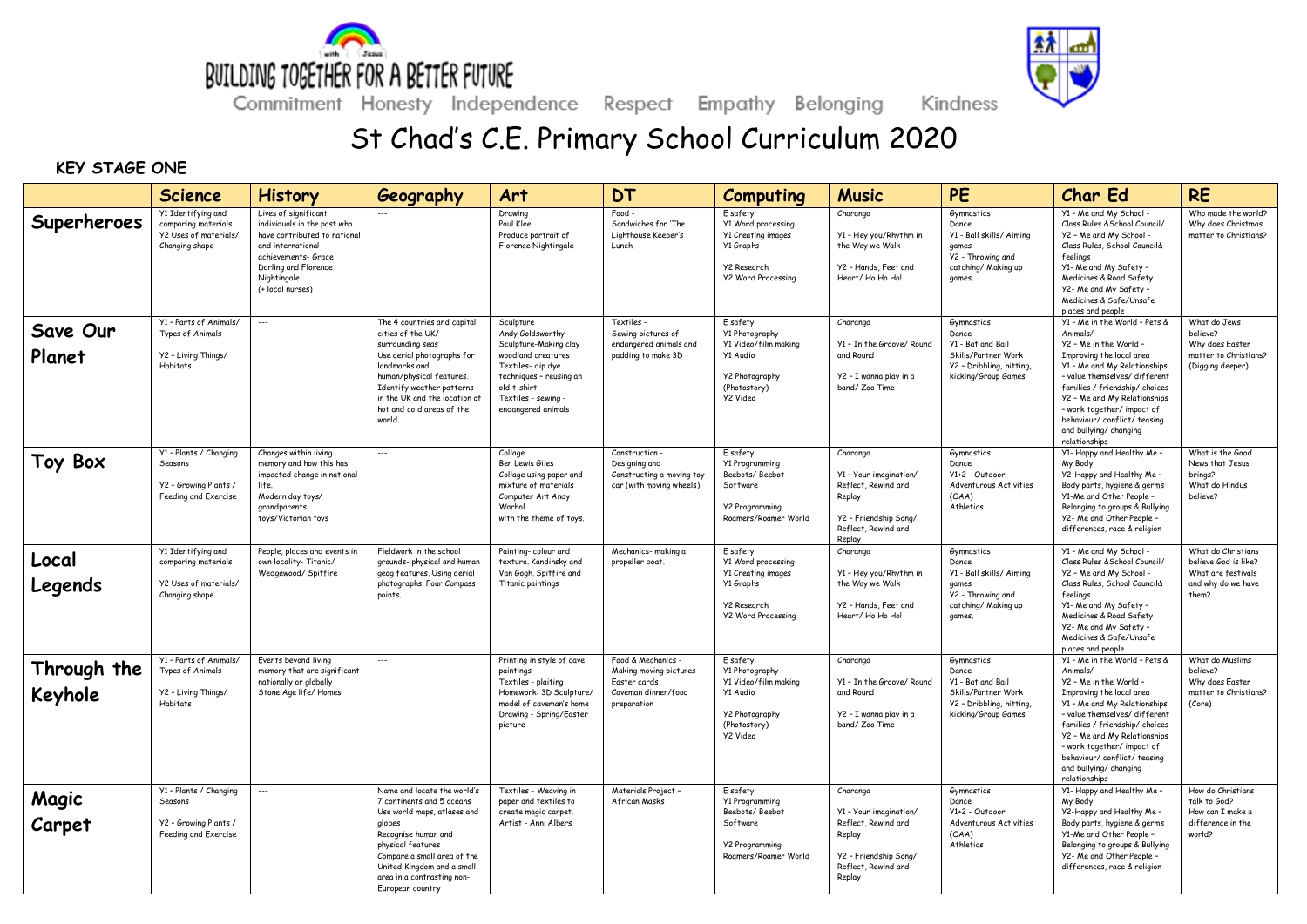

Kindness

**Year 3/4**

|                                     | Science                                                                                                                                                                                                             | <b>History</b>                                                                                  | Geography                                                                                                                                                                                                                                   | Art                                                              | <b>DT</b>                                                                                                                                                   | Computing                                                                                                                                                | <b>Music</b>                                                                                              | PE                                                                                                                | Char Ed                                                                                                                                                                                                                                                                                                                                                                                               | <b>RE</b>                                                                                           | <b>MFL</b>                                                                                                                                                                        |
|-------------------------------------|---------------------------------------------------------------------------------------------------------------------------------------------------------------------------------------------------------------------|-------------------------------------------------------------------------------------------------|---------------------------------------------------------------------------------------------------------------------------------------------------------------------------------------------------------------------------------------------|------------------------------------------------------------------|-------------------------------------------------------------------------------------------------------------------------------------------------------------|----------------------------------------------------------------------------------------------------------------------------------------------------------|-----------------------------------------------------------------------------------------------------------|-------------------------------------------------------------------------------------------------------------------|-------------------------------------------------------------------------------------------------------------------------------------------------------------------------------------------------------------------------------------------------------------------------------------------------------------------------------------------------------------------------------------------------------|-----------------------------------------------------------------------------------------------------|-----------------------------------------------------------------------------------------------------------------------------------------------------------------------------------|
| Land of<br>the<br>Pharaohs          | Grouping Living things-<br>Habitats and<br>environments,<br>Classification,<br>Comparison<br>between local area &<br>Egypt.<br>Sound - How sound<br>travels, How the ear<br>works/label parts of the<br>ear<br>(Y4) | Achievements of the<br>earliest civilisations-<br><b>Ancient Egypt</b>                          | Use maps<br>atlases/globes and<br>digital computer<br>mapping to locate Egypt<br>and describe features<br>studied. Eight compass<br>points                                                                                                  |                                                                  | Study use of pulleys by<br>the Egyptians and the<br>mechanics of how they<br>work                                                                           | Y3 E safety<br>Word processing<br>Research<br>Branching databases<br>Y4 E safety<br>Word processing<br>Graphs<br>Spreadsheets<br>Presentations           | Y3 Whole class<br>instrument lessons<br>Y4 Charanga<br>Mamma Mia Glockenspiel<br>$\overline{c}$           | Gymnastics<br>Dance<br>Games- Invasion games<br>& Problem Solving/<br>Inventing games<br>(Y3 Base Camp)           | Me and my school<br>Class rules/ New challenges/<br>manners/courtesy/valuing self/<br>School Council<br>Me and my safety<br>-Y3 Risk/ Road safety/ Pressure/<br>safe touching<br>Y4 responsibility for own safety/E<br>safety                                                                                                                                                                         | What do Christians<br>learn from the<br>creation story?<br>What is it like to<br>follow God?        | Bonjour/ In the<br>classroom<br>-Meet and greet/<br>instruments/Number<br>$1 - 10$<br>How old/ Dictionaries<br>Colours/ Simple<br>descriptions<br>Christmas                       |
| Rule<br>Britannia                   | Electricity-simple<br>circuits/<br>insulators of electricity.<br>Change of state - solids,<br>liquid and gases,<br>changing of state<br>Investigating<br>evaporation and<br>condensation, (Water<br>Cycle).         | Aspect/ theme of<br>British history-<br>changing powers of<br>monarchs                          | $\overline{\phantom{a}}$                                                                                                                                                                                                                    | Painting portraits linked<br>to portraits of Kings<br>and Queens | $\overline{\phantom{a}}$                                                                                                                                    | E safety<br>Y3<br>Programming-Textease<br>turtle<br><b>Y4 Programming</b><br>Textease turtle-<br>pattern making                                          | Y3 Whole class<br>instrument lessons<br>Y4 Charanga<br>Stop!<br>Lean on me                                | Gymnastics<br>Dance<br>Games-Problem<br>Solving/ Inventing<br>games &<br>New/court/wall games<br>(Y4 Laches Wood) | Me in the world<br>-Y3 Managing money/ good value<br>-Y4 Rights and responsibilities/<br>ights of the child/Jobs and duties<br>Me and my relationships<br>-Y3 Good friends/ falling out/<br>making choices/ different families<br>-Y4 Feelings of others developing<br>relationships/different<br>relationships/ puberty feelings/<br>safe touching/ loss and change/<br>how behaviour affects others | What can we learn<br>from a Synagogue?<br>How do Christians<br>remember Jesus' last<br>supper?      | The body/Animals<br>-Body parts/ Day of<br>week/ Character<br>descriptions/ Pancake<br>day/ Animals/ pets/<br>numbers 11-20/ Third<br>person names/<br>Describe others/<br>Easter |
| <b>Fitness</b><br>Academy           | Human Nutrition-<br>focussing on digestive<br>system, teeth and tooth<br>decay.<br>Dangers to Living<br>Things-food chains and<br>environmental changes.                                                            | A study of Greek life<br>with a focus on the<br>Olympics                                        | Use maps<br>atlases/globes and<br>digital computer<br>mapping to locate<br>Greece and describe<br>features studied                                                                                                                          | $\overline{a}$                                                   | Cooking and Nutrition-<br>How food is produced/<br>healthy diet/ prepare<br>and cook foods/ use<br>arrange of techniques                                    | Y3 E safety<br>Creating images<br>Animation<br>Y4 E safety<br>Advertising using-<br>Publisher/ Paint<br>Movie making<br>Photography<br>Video<br>Research | Y3 Whole class<br>instrument lessons<br>Y4 Charanga<br>Blackbird<br>Refelct, Rewind and<br>Replay         | Dance<br>Games- Striking and<br>developing games<br>Athletics                                                     | Happy and healthy me<br>-Y3 Balanced diet/ impact of<br>healthy diet/ making choices<br>-Y4 What makes me healthy/ ill/<br>bacteria and viruses/ drugs/<br>medicine/ habits/ Human lifecycle/<br>changes baby to adult<br>Me and other people<br>-Y3 My identity/ my community/<br>similarities and differences<br>-Y4 communities including Britain,<br>respect and tolerance                        | What kind of world<br>did Jesus want?<br>What can we learn<br>from a Mandir?                        | The family/ Birthdays<br>-Family members/<br>alphabet/sounds/<br>household vocab/ May<br>day/ snacks/ opinions<br>of food/ number 21-31<br>/months/ dates/<br>Bastille            |
| Local<br><b>Detective</b><br>Agency | Light and shadows<br>Rock and soils<br>(Y <sub>3</sub> )                                                                                                                                                            | Local history study-<br>mining in local area                                                    | Use fieldwork to<br>observe, measure,<br>record and present<br>humans and physical<br>features in the local<br>area of Red Street<br>Use range of sketches,<br>maps, plans, graphs and<br>digital technologies                              | $\overline{\phantom{a}}$                                         | Design and construction<br>of houses-stability and<br>strength investigations.<br>Design and make own<br>houses using houses of<br>Red Street as a stimulus | Y3 E safety<br>Word processing<br>Research<br>Branching databases<br>Y4 E safety<br>Word processing Graphs<br>Spreadsheets<br>Presentations              | Y3 Whole class<br>instrument lessons<br>Y4 Charanga<br>Mamma Mia Glockenspiel<br>$\overline{\phantom{a}}$ | Gymnastics<br>Dance<br>Games- Ball skills/<br>Game making<br>(Y3 Base Camp)                                       | Me and my school<br>Class rules/ New challenges/<br>manners/courtesy/valuing self,<br>School Council<br>Me and my safety<br>-Y3 Risk/ Road safety/ Pressure/<br>safe touching<br>Y4 responsibility for own safety/ E<br>safety                                                                                                                                                                        | What is the Trinity?<br>(Core)<br>What are festivals of<br>light?                                   | Bonjour/Time<br>-Meet and greet/<br>instruments/Number<br>1-10/ How old/<br>Dictionaries/<br>nationalities/leisure/<br>tell time/<br>storyboard/Christmas                         |
| <b>Island</b><br><b>Invaders</b>    | Forces and Magnets'<br>What Plants Need-to<br>grow and stay healthy                                                                                                                                                 | The Roman Empire/<br>Settlements by Anglo<br>Saxons/ Viking and<br>Saxons struggle for<br>power | Name/Locate cities and<br>counties of the UK.<br>Identify human and<br>physical characteristics<br>and topological<br>features, Understand<br>changes over time.<br>Investigate settlement/<br>land use/ trade links/<br>natural resources. | Textiles/ Collage/<br>Mosaic in style of Pablo<br>Picasso        | $\overline{\phantom{a}}$                                                                                                                                    | E safety<br>Programming-Textease<br>turtle<br><b>Y4 Programming</b><br>Textease turtle-<br>pattern making                                                | <b>Y3 Whole class</b><br>instrument lessons<br>Y4 Charanga<br>Stop!<br>Lean on me                         | Gymnastics<br>Dance<br>OAA<br>Games-Net/court/wall<br>games<br>(Y4 Laches Wood)                                   | Me in the world<br>-Y3 Managing money/good value<br>-Y4 Rights and responsibilities/<br>ights of the child/Jobs and duties<br>Me and my relationships<br>-Y3 Good friends/ falling out/<br>making choices/ different families<br>-Y4 Feelings of others developing<br>relationships/different<br>relationships/ puberty feelings/<br>safe touching/ loss and change/<br>how behaviour affects others  | What can we learn<br>from a mosque?<br>Why do Christians call<br>the day Jesus died<br>Good Friday? | Festivals<br>-Dates/gifts/<br>Number 31-<br>60/commands/<br>pancake day/ French<br>cities/weather/<br>Esater                                                                      |
| Trail<br>blazers                    | Parts of Plants:<br>exploring different<br>parts of plants.<br>Movement and feeding-<br>humans including animals                                                                                                    | Contrasts with British<br>history- Mayan<br>civilisation (South<br>America)                     | Locate countries of the<br>world with focus on N &<br>S America- key physical<br>and human<br>characteristics,<br>countries and major<br>cities. Similarities and<br>differences between UK<br>and N/S America                              | 3D sculpture in clay-<br>Mayan masks                             | $\overline{\phantom{a}}$                                                                                                                                    | Y3 E safety<br>Creating images<br>Animation<br>Y4 E safety<br>Advertising using-<br>Publisher/Paint<br>Movie making<br>Photography/Video/<br>Research    | Y3 Whole class<br>instrument lessons<br>Y4 Charanga<br>Blackbird<br>Reflect, Rewind and<br>Replay         | Gymnastics<br>Games- Striking and<br>fielding<br>Athletics                                                        | Happy and healthy me<br>-Y3 Balanced diet/ impact of<br>healthy diet/ making choices<br>-Y4 What makes me healthy/ ill/<br>bacteria and viruses/ drugs/<br>medicine/ habits/ Human lifecycle/<br>changes baby to adult<br>Me and other people<br>-Y3 My identity/ my community/<br>similarities and differences<br>-Y4 communities including Britain,<br>respect and tolerance                        | When Jesus left,<br>what was the impact<br>of Pentecost?<br>Is life like a journey?                 | Food<br>-Festivals/food/<br>drink/ shopping/ ho<br>much?/ party food &<br>activities/ simple<br>negatives/ May day/<br>clothing/ Bastille                                         |